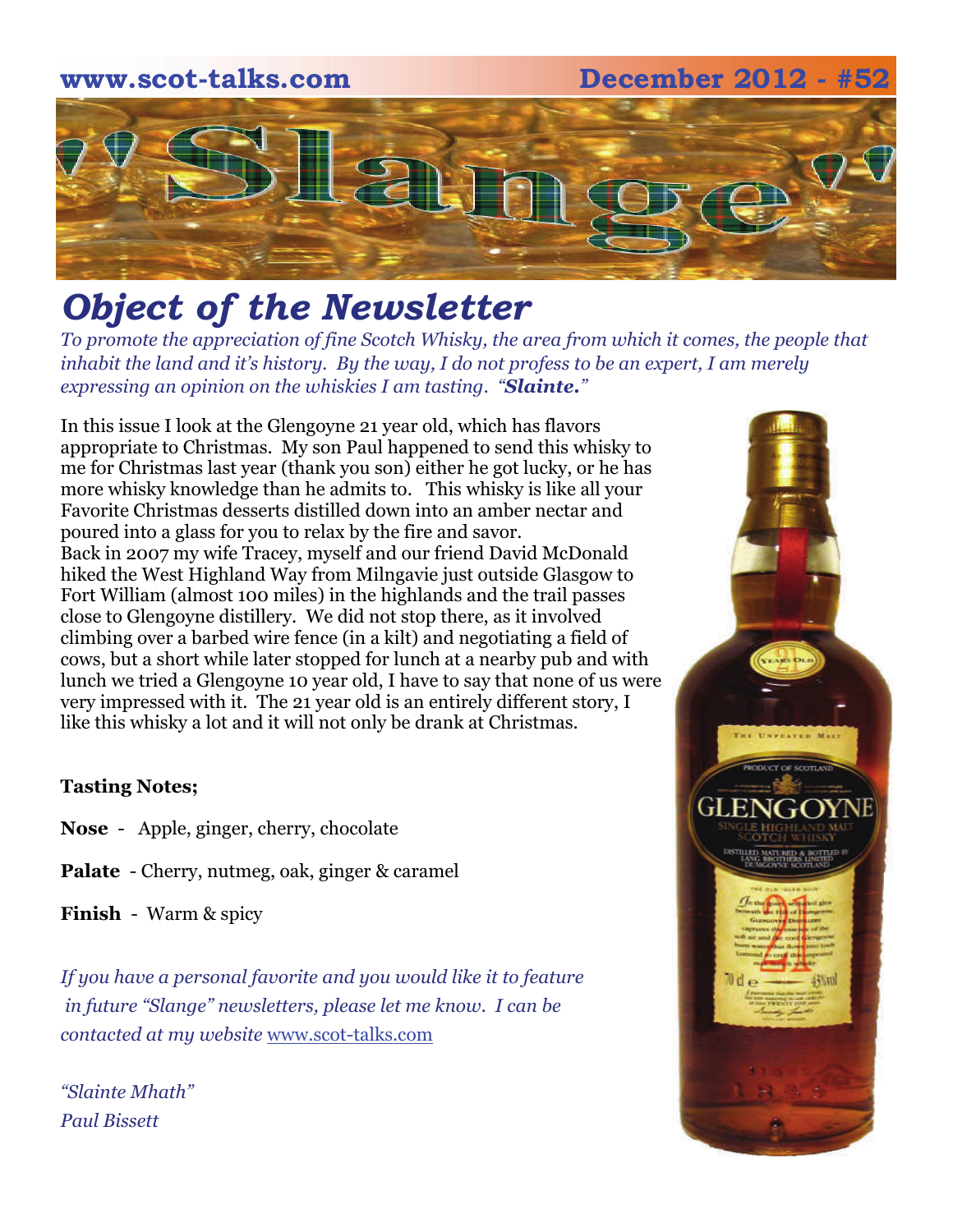#### **www.scot-talks.com December 2012 - #52**



## **A wee bit of History**

For more information go to www.glengoyne.com

Glengoyne Distillery is often described as Scotland's most beautiful distillery. The distillery is situated just 15 miles north of Glasgow on the scenic A81, and is also close to Loch Lomond and the Trossachs. The distillery, which takes its name from "Glen Guin" or Glen of the Wild Geese, has been producing an exceptional single malt scotch whisky for over 200 years.

Glengoyne Distillery is situated in a wooded valley in the southern highlands of Scotland close to a small river that flows into Loch Lomond. With its neat, manicured buildings and whitewashed walls, the distillery sits like a white jewel beneath the rolling Campsie Hills at the gateway to the highlands.

Glengoyne Distillery is located at Dumgoyne, north of Glasgow, Scotland. Glengoyne is unique in producing highland single malt whisky matured in the lowlands. Located on the highland line, the division between the highlands and lowlands of Scotland, Glengoyne's stills are in the highlands while maturing casks of whisky rest across the road in the lowlands. Unlike many malt whisky distilleries, Glengoyne does not use peat smoke to dry their barley, but instead uses warm air.



Glengoyne distillery from the West Highland Way footpath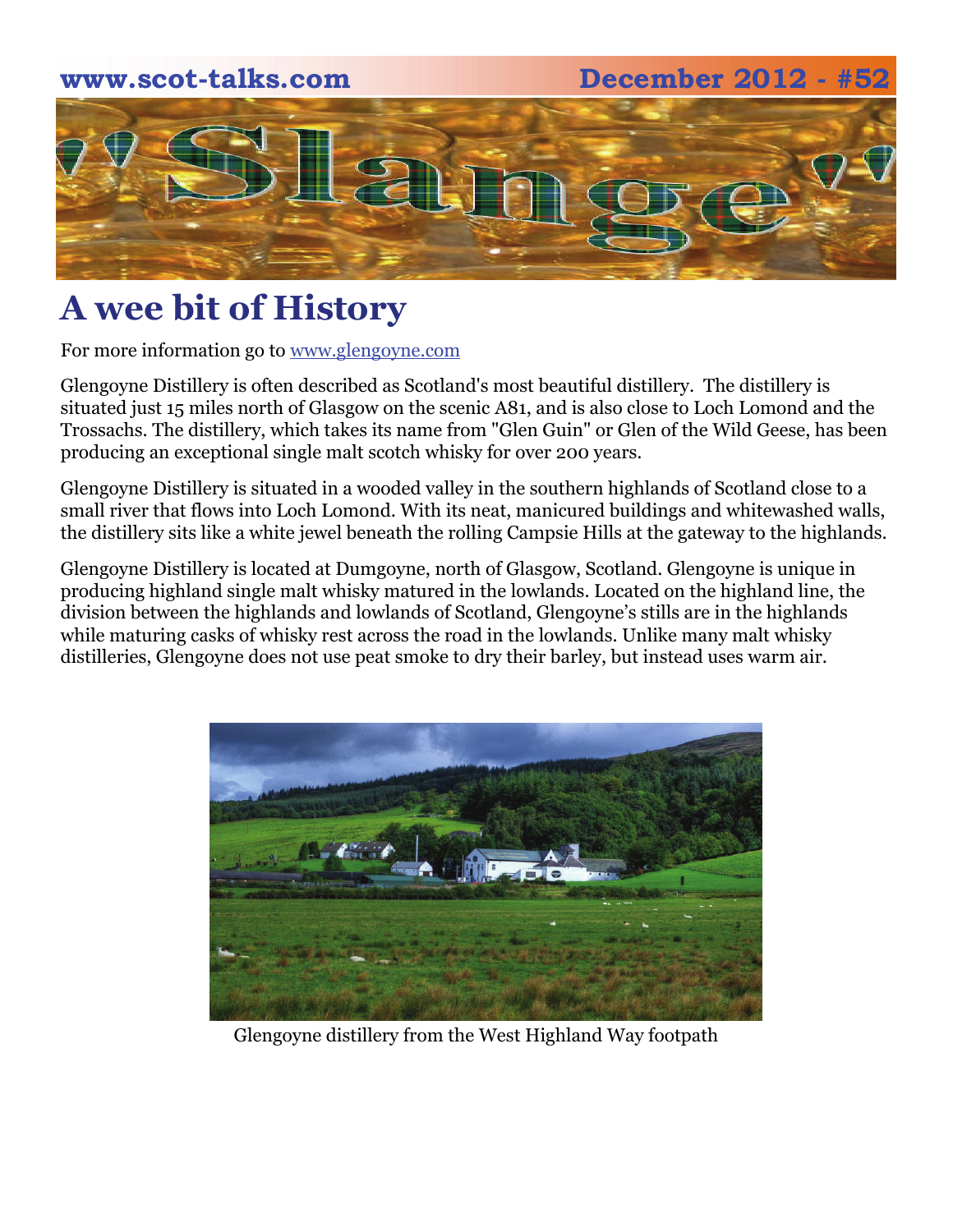

Below is a simple guide to help you choose your single malt Whisky, and the flavor notes you should expect from it. Being Scottish I recommend you find a likely candidate and try it in a bar before buying the whole bottle. With each issue of the newsletter I will add in another Whisky to the flavor map. This Issue; Glengoyne 21 year old For more information go to [http://www.glengoyne.com](http://www.glengoyne.com/)